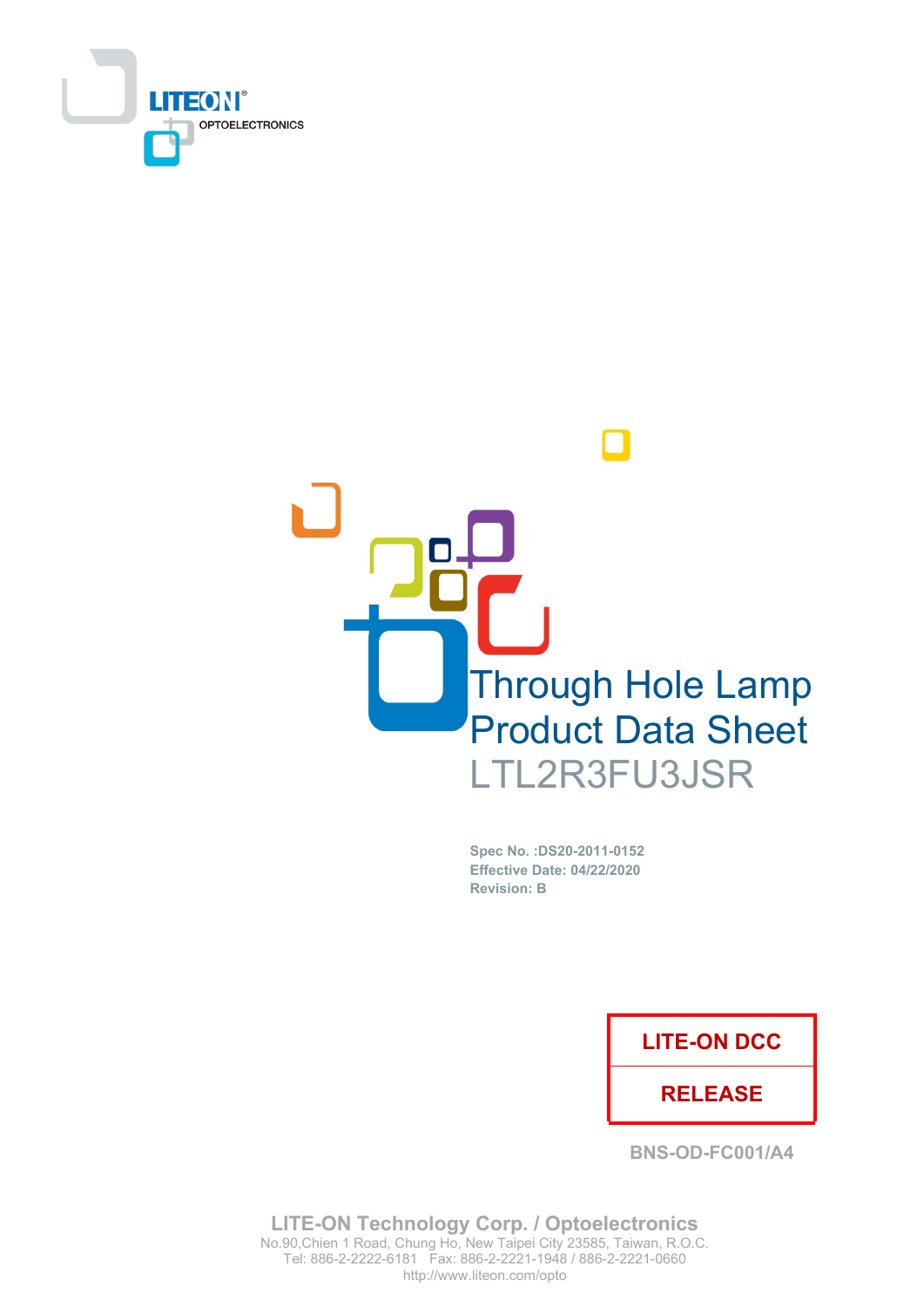

# Through-Hole Lamp<br>LTL2R3FU3JSR

# **Through Hole Lamp**

# LTL2R3FU3JSR

| <u>Rev</u> | <b>Description</b>                           | <u>By</u> | <b>Date</b> |
|------------|----------------------------------------------|-----------|-------------|
|            |                                              |           |             |
|            |                                              |           |             |
|            |                                              |           |             |
|            |                                              |           |             |
|            |                                              |           |             |
|            |                                              |           |             |
|            | Above data for PD and Customer tracking only |           |             |
|            | NPPR Received and Upload on OPNC             | Nedphakas | 08/25/2011  |
| A          | Update new IV bin table (IV = $P/Q/R/S$ )    | Nedphakas | 09/14/2012  |
| B          | Update new IV bin table (IV = $P/Q/R$ )      | Apisit    | 04/14/2020  |
|            |                                              |           |             |
|            |                                              |           |             |
|            |                                              |           |             |

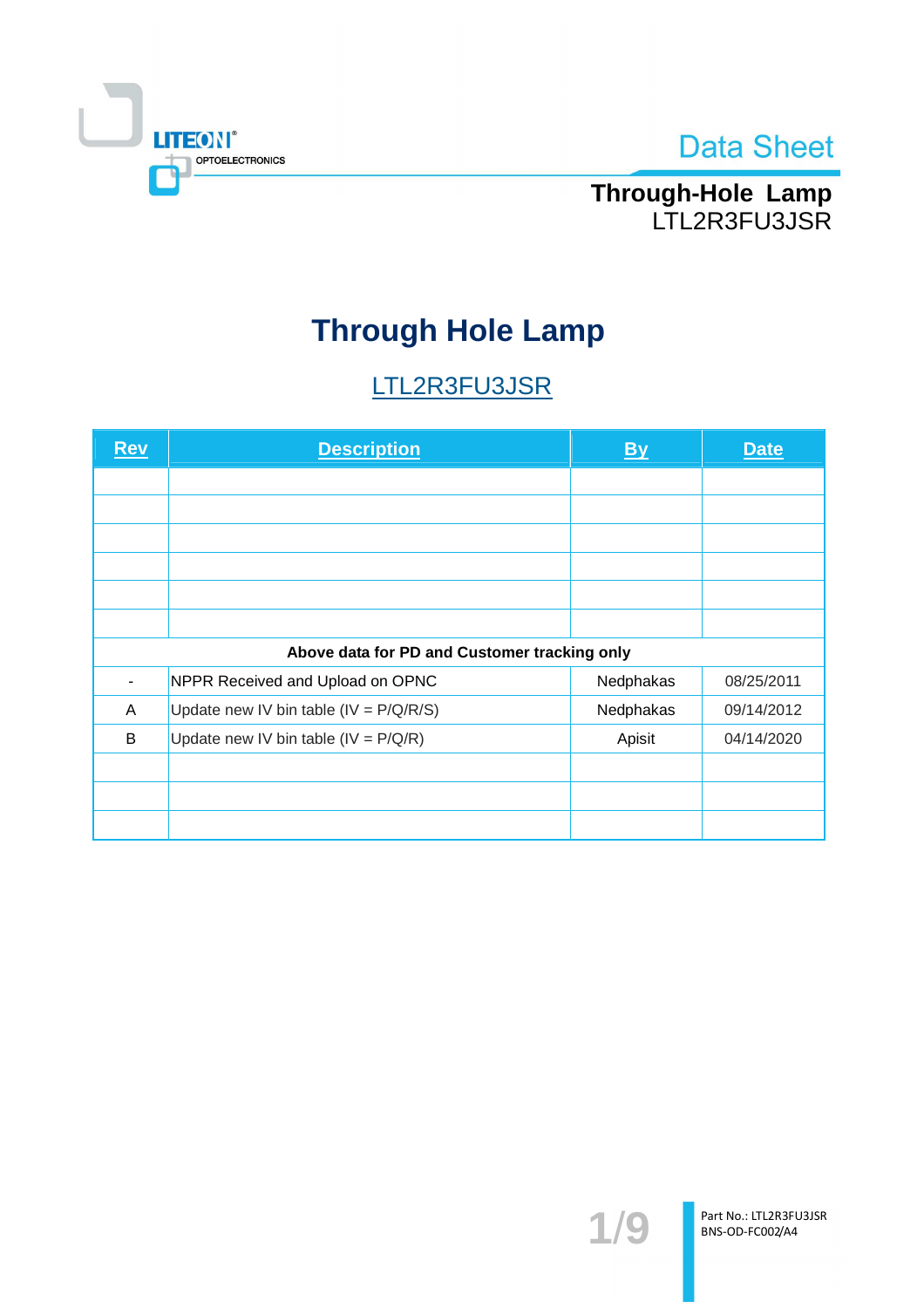

# **Through-Hole Lamp ITI 2R3FU3JSR**

## 1. Description

5mm round lamp is a popular design with a smooth uniform view angle radiation pattern suitable in Full color signboard. Billboard sign, Message sign and bus sign. High luminous intensity output has a higher emitting efficiency to save power energy. Advanced epoxy technology has a good moisture resistance and UV protection to be used in package, and it can reduce the effect of long term exposure in outdoor environment.

#### 1.1. Features

- High Luminous intensity output.  $\blacksquare$
- Low power consumption & High efficiency.  $\blacksquare$
- $\blacksquare$ Superior resistance to moisture
- Good UV inhibitor  $\blacksquare$
- Lead free & RoHS Compliant
- Popular T-1 3/4 diameter, Amber AlGaInP 607nm Lamp,  $\blacksquare$ White Diffused package.
- Typical viewing angle 30°.  $\blacksquare$

### **1.2. Applications**

- Video message sign
- Traffic sign
- Message sign
- Bus sign

## **2. Outline Dimensions**



#### **Notes:**

- 1. All dimensions are in millimeters (inches).
- Tolerance is ±0.25mm (.010") unless otherwise noted.  $2.$
- 3. Protruded resin under flange is 1.0mm (.04") max.
- 4. Lead spacing is measured where the leads emerge from the package.
- 5. Specifications are subject to change without notice.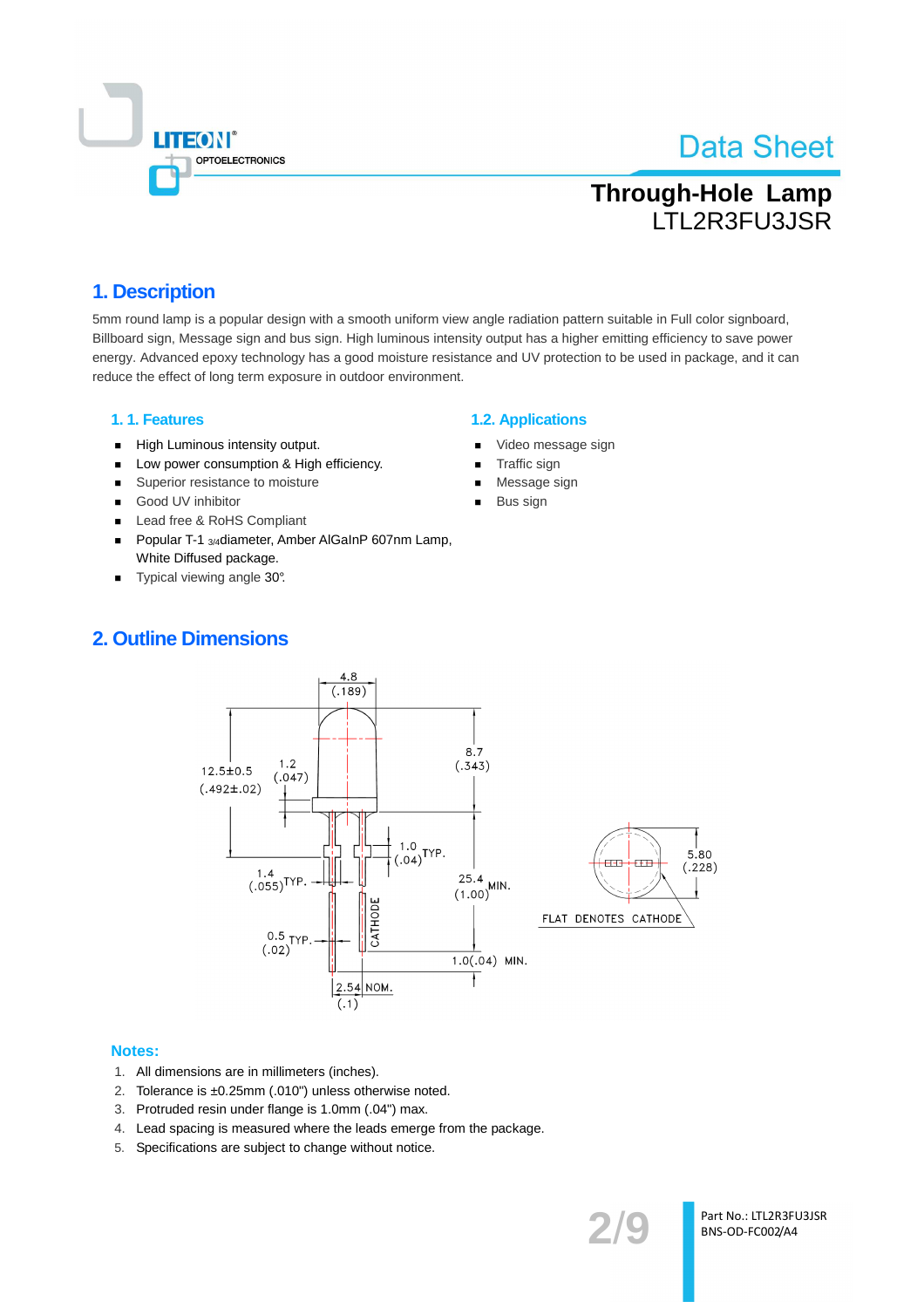

# Through-Hole Lamp **ITI 2R3FU3JSR**

## 3. Absolute Maximum Ratings at TA=25°C

| <b>Parameter</b>                                                                  | <b>Maximum Rating</b>   | <b>Unit</b>           |  |
|-----------------------------------------------------------------------------------|-------------------------|-----------------------|--|
| Power Dissipation                                                                 | 120                     | mW                    |  |
| <b>Peak Forward Current</b><br>(Duty Cycle $\leq$ 1/10, Pulse Width $\leq$ 0.1ms) | 90                      | mA                    |  |
| <b>DC Forward Current</b>                                                         | 50                      | mA                    |  |
| Derating Linear From 25°C                                                         | 0.5                     | $mA$ <sup>o</sup> $C$ |  |
| Reverse Voltage                                                                   | 5                       | ν                     |  |
| <b>Operating Temperature Range</b>                                                | $-40C$ to $+85C$        |                       |  |
| Storage Temperature Range                                                         | -55°C to + 100°C        |                       |  |
| <b>Lead Soldering Temperature</b><br>[2.0mm (.079") From Body]                    | 260℃ for 5 Seconds Max. |                       |  |

## 4. Electrical / Optical Characteristics at TA=25°C

| <b>Parameter</b>         | <b>Symbol</b> | Min. | Typ. | Max. | <b>Unit</b> | <b>Test Condition</b>      |
|--------------------------|---------------|------|------|------|-------------|----------------------------|
|                          |               |      |      |      |             | $IF = 10mA$                |
| Luminous Intensity       | IV            | 880  |      | 1900 | mcd         | Note 1,5                   |
|                          |               |      |      |      |             | $IF = 10mA$                |
| Viewing Angle            | 201/2         | 25   | 30   |      | deg         | Note 2 (Fig.6)             |
| Peak Emission Wavelength | λP            |      | 607  |      | nm          | $IF = 10mA$<br>Measurement |
|                          |               |      |      |      |             | @Peak (Fig.1)              |
|                          |               |      |      |      |             | $IF = 10mA$                |
| Dominant Wavelength      | λd            | 600  | 604  | 610  | nm          | Note 4                     |
| Spectral Line Half-Width | Δλ            |      | 17   |      | nm          | $IF = 10mA$                |
| <b>Forward Voltage</b>   | <b>VF</b>     | 1.7  | 1.9  | 2.4  | V           | $IF = 10mA$                |
| <b>Reverse Current</b>   | IR.           |      |      | 100  | μA          | $VR = 5V$                  |

### **NOTE:**

1. Luminous intensity is measured with a light sensor and filter combination that approximates the CIE eye-response curve.

2. 01/2 is the off-axis angle at which the luminous intensity is half the axial luminous intensity.

- 3. Iv classification code is marked on each packing bag.
- 4. The dominant wavelength, Ad is derived from the CIE chromaticity diagram and represents the single wavelength which defines the color of the device.
- 5. Iv quarantee must be included with ±15% testing tolerance.
- 6. Reverse voltage (VR) condition is applied for IR test only. The device is not designed for reverse operation.

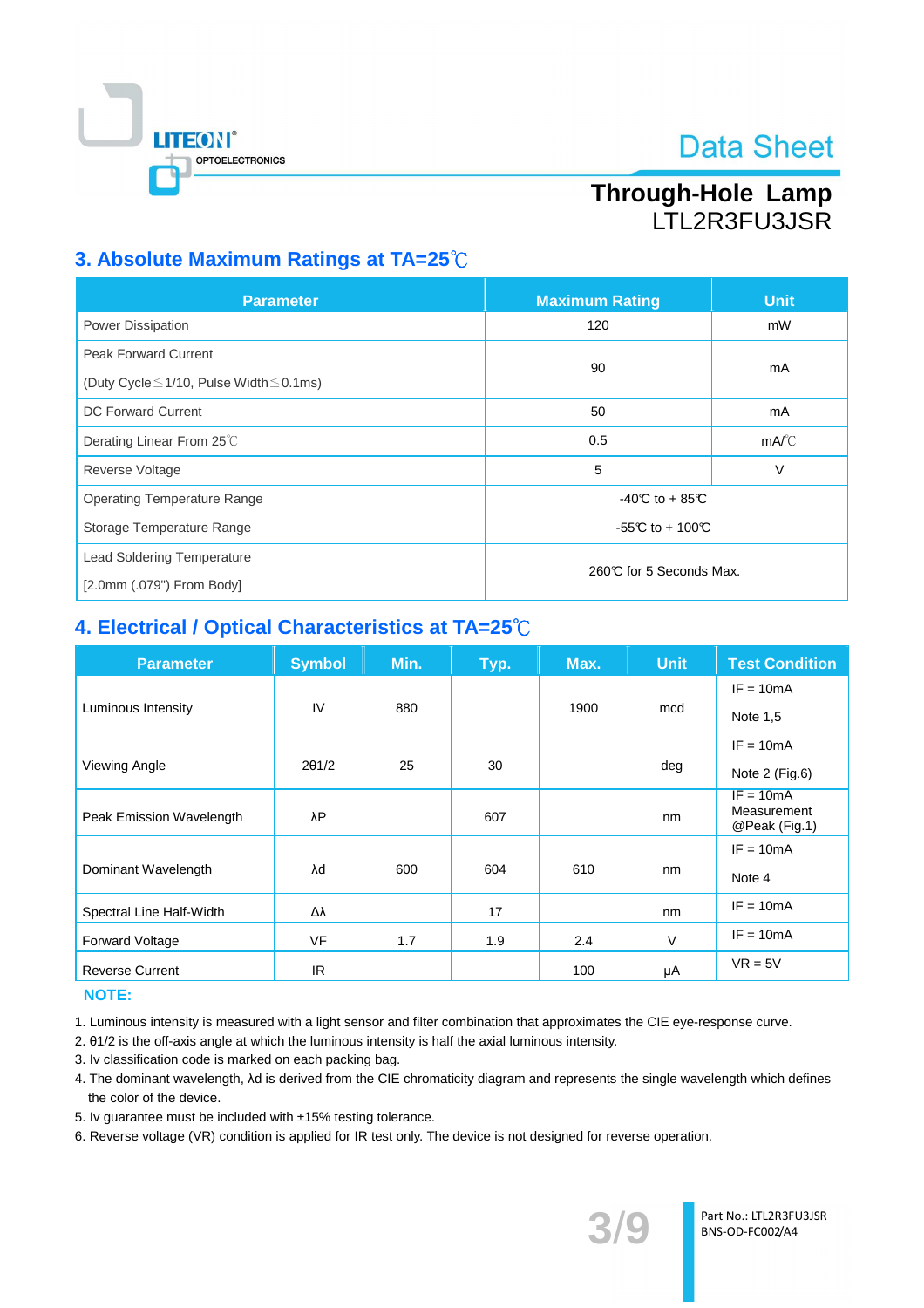

# **Through-Hole Lamp** LTL2R3FU3JSR

## **5. Typical Electrical / Optical Characteristics Curves**

(25°C Ambient Temperature Unless Otherwise Noted)





Fig.6 Spatial Distribution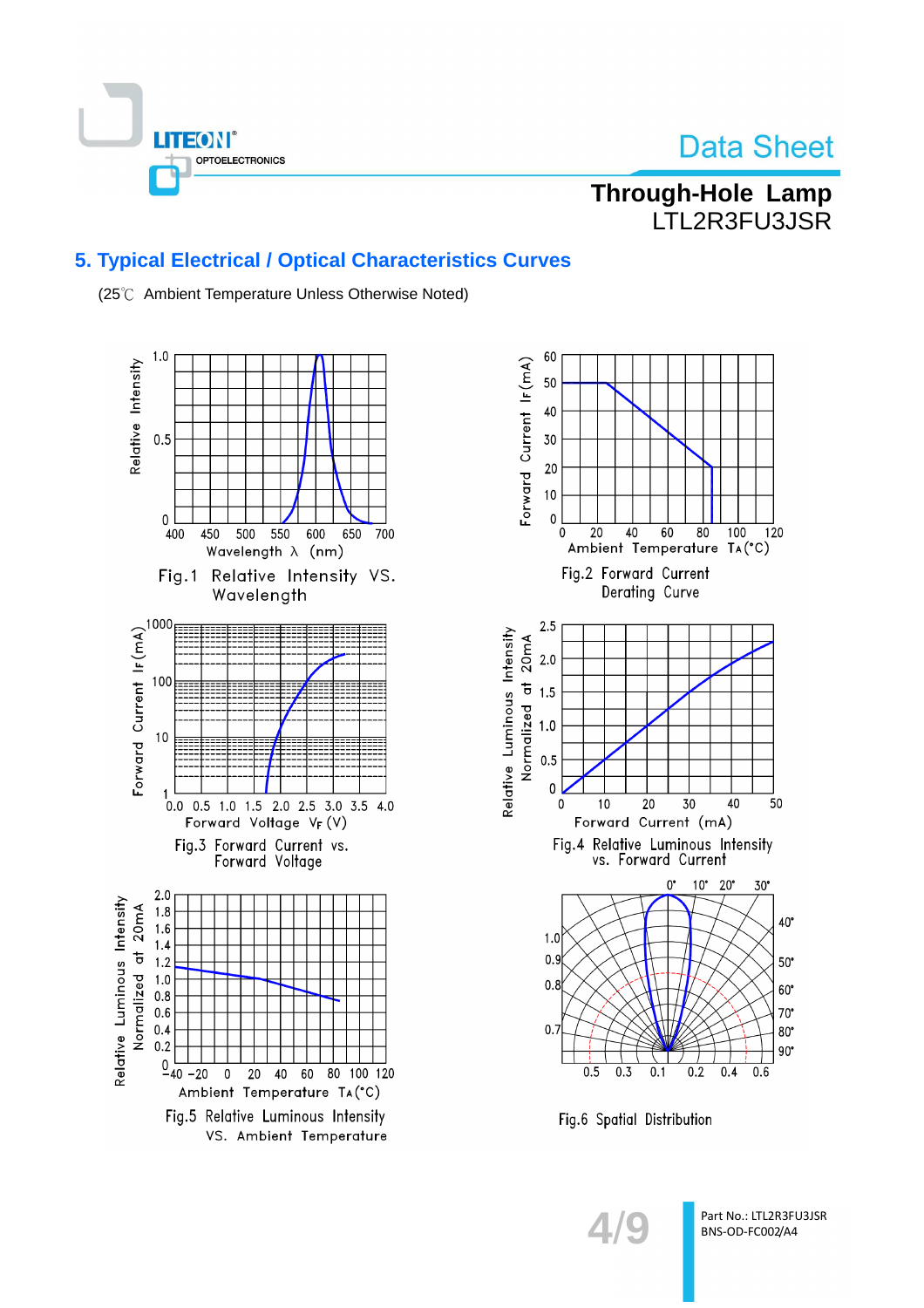

# Through-Hole Lamp LTL2R3FU3JSR

## **6. Packing Spec.**

1000, 500 or 250 pcs per packing bag



8 packing bags per inner carton, Total 8,000 pcs per inner carton



8 Inner cartons per outer carton, Total 64,000 pcs per outer carton. In every shipping lot, only the last pack will be non-full packing.



Part No.: LTL2R3FU3JSR BNS-OD-FC002/A4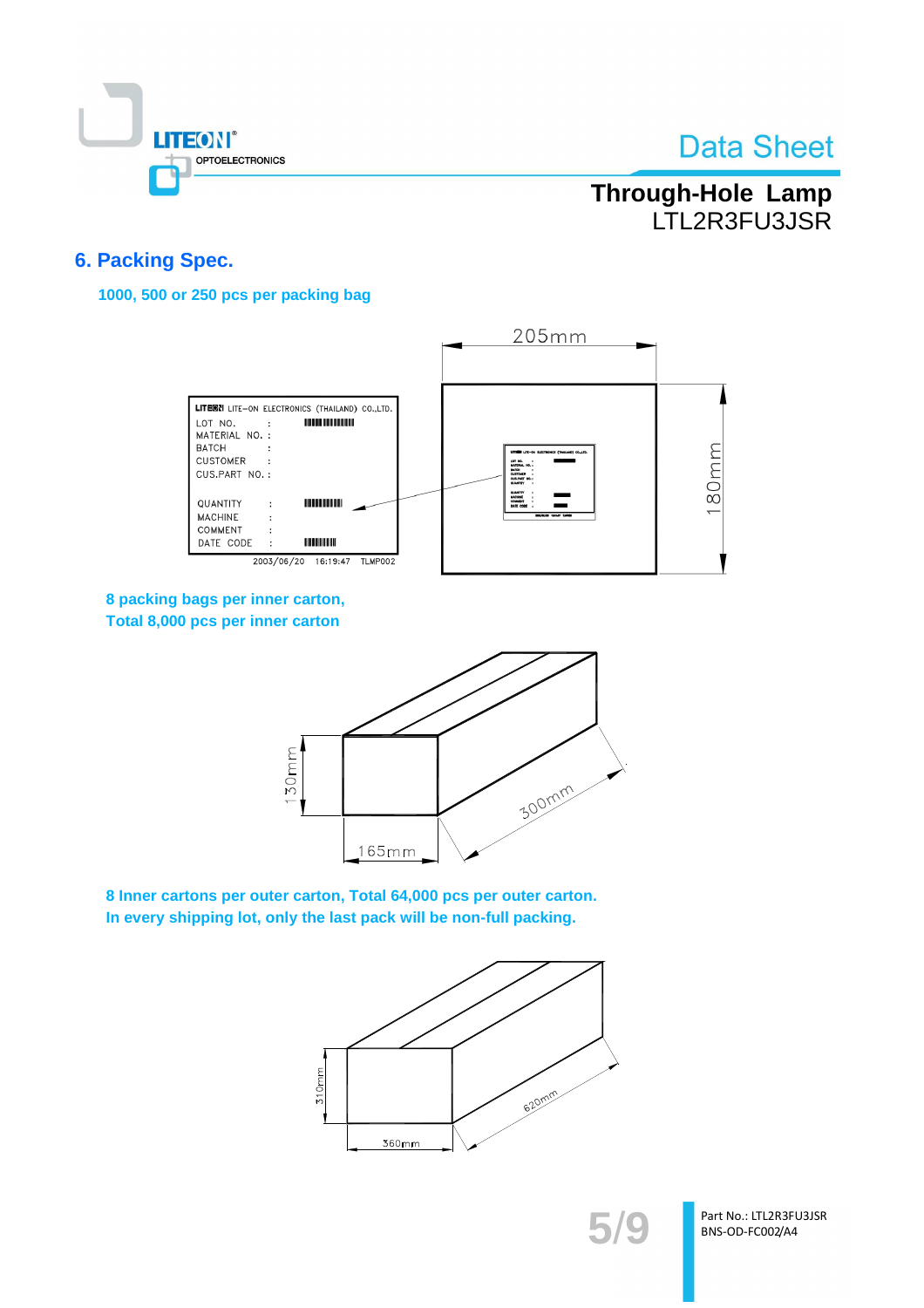

# Through-Hole Lamp<br>LTL2R3FU3JSR

## **7. Bin Table Specification**

| Luminous Intensity Iv (mcd) IF@10mA |      |      |  |  |  |
|-------------------------------------|------|------|--|--|--|
| <b>Bin Code</b>                     | Max. |      |  |  |  |
| P                                   | 880  | 1150 |  |  |  |
| Q                                   | 1150 | 1500 |  |  |  |
| R                                   | 1500 | 1900 |  |  |  |

Note: Tolerance of each bin limit is ±15%

| Dominant Wavelength Ad (nm)@10mA |            |            |  |  |  |
|----------------------------------|------------|------------|--|--|--|
| <b>Bin Code</b>                  | <b>Min</b> | <b>Max</b> |  |  |  |
| H <sub>23</sub>                  | 600.0      | 603.0      |  |  |  |
| H <sub>24</sub>                  | 603.0      | 606.5      |  |  |  |
| H <sub>25</sub>                  | 606.5      | 610.0      |  |  |  |

Note: Tolerance of each bin limit is ±1nm

| Forward Voltage Vf Unit: V @10mA |            |            |  |  |  |
|----------------------------------|------------|------------|--|--|--|
| <b>Bin Code</b>                  | <b>Min</b> | <b>Max</b> |  |  |  |
| 0                                | 1.7        | 1.8        |  |  |  |
| 1                                | 1.8        | 1.9        |  |  |  |
| 2                                | 1.9        | 2.0        |  |  |  |
| 3                                | 2.0        | 2.1        |  |  |  |
| $\overline{4}$                   | 2.1        | 2.2        |  |  |  |
| 5                                | 2.2        | 2.3        |  |  |  |
| 6                                | 2.3        | 2.4        |  |  |  |

Note: Tolerance of each bin limit is ±0.05V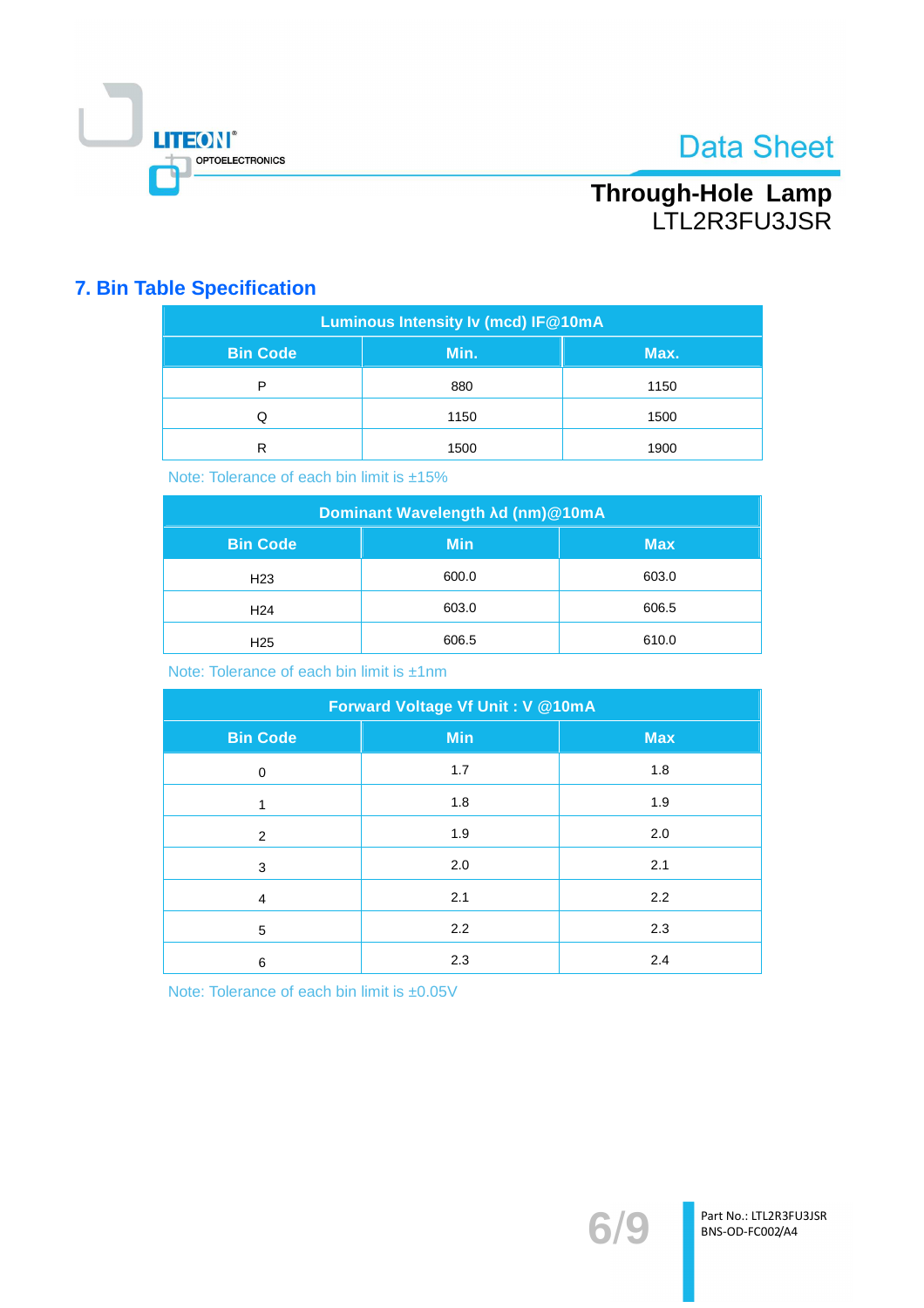

# **Through-Hole Lamp ITI 2R3FLI3 ISR**

## **8. CAUTIONS**

#### 9.1. Application

This LED lamp is good for application of indoor and outdoor sign, also ordinary electronic equipment.

#### 9.2. Storage

The storage ambient for the LEDs should not exceed 30°C temperature or 70% relative humidity. It is recommended that LEDs out of their original packaging are used within three months. For extended storage out of their original packaging, it is recommended that the LEDs be stored in a sealed container with appropriate desiccant or in desiccators with nitrogen ambient.

#### 9.3. Cleaning

Use alcohol-based cleaning solvents such as isopropyl alcohol to clean the LEDs if necessary.

#### 9.4. Lead Forming & Assembly

During lead forming, the leads should be bent at a point at least 3mm from the base of LED lens. Do not use the base of the lead frame as a fulcrum during forming. Lead forming must be done before soldering, at normal temperature. During assembly on PCB, use minimum clinch force possible to avoid excessive mechanical stress.

#### 9.5. Soldering

When soldering, leave a minimum of 3mm clearance from the base of the lens to the soldering point. Dipping the lens into the solder must be avoided. Do not apply any external stress to the lead frame during soldering while the LED is at high temperature.

#### **Recommended soldering conditions:**

| <b>Soldering iron</b>         |                                                       | <b>Wave soldering</b>                    |                                                                        |  |
|-------------------------------|-------------------------------------------------------|------------------------------------------|------------------------------------------------------------------------|--|
| Temperature<br>Soldering time | 350℃ Max.<br>3 seconds Max.<br>(one time only)        | Pre-heat<br>Pre-heat time<br>Solder wave | 100℃ Max.<br>60 seconds Max.<br>260℃ Max.                              |  |
| Position                      | No closer than 2mm<br>from the base of the epoxy bulb | Soldering time<br>Dipping Position       | 5 seconds Max.<br>No lower than 2mm from the<br>base of the epoxy bulb |  |

Note: Excessive soldering temperature and/or time might result in deformation of the LED lens or catastrophic failure of the LED. IR reflow is not suitable process for through hole type LED lamp product.

#### 9.6. Drive Method

An LED is a current-operated device. In order to ensure intensity uniformity on multiple LEDs connected in parallel in an application, it is recommended that a current limiting resistor be incorporated in the drive circuit, in series with each LED as shown in Circuit A below.









(A) Recommended circuit

(B) The brightness of each LED might appear different due to the differences in the I-V characteristics of those LEDs.

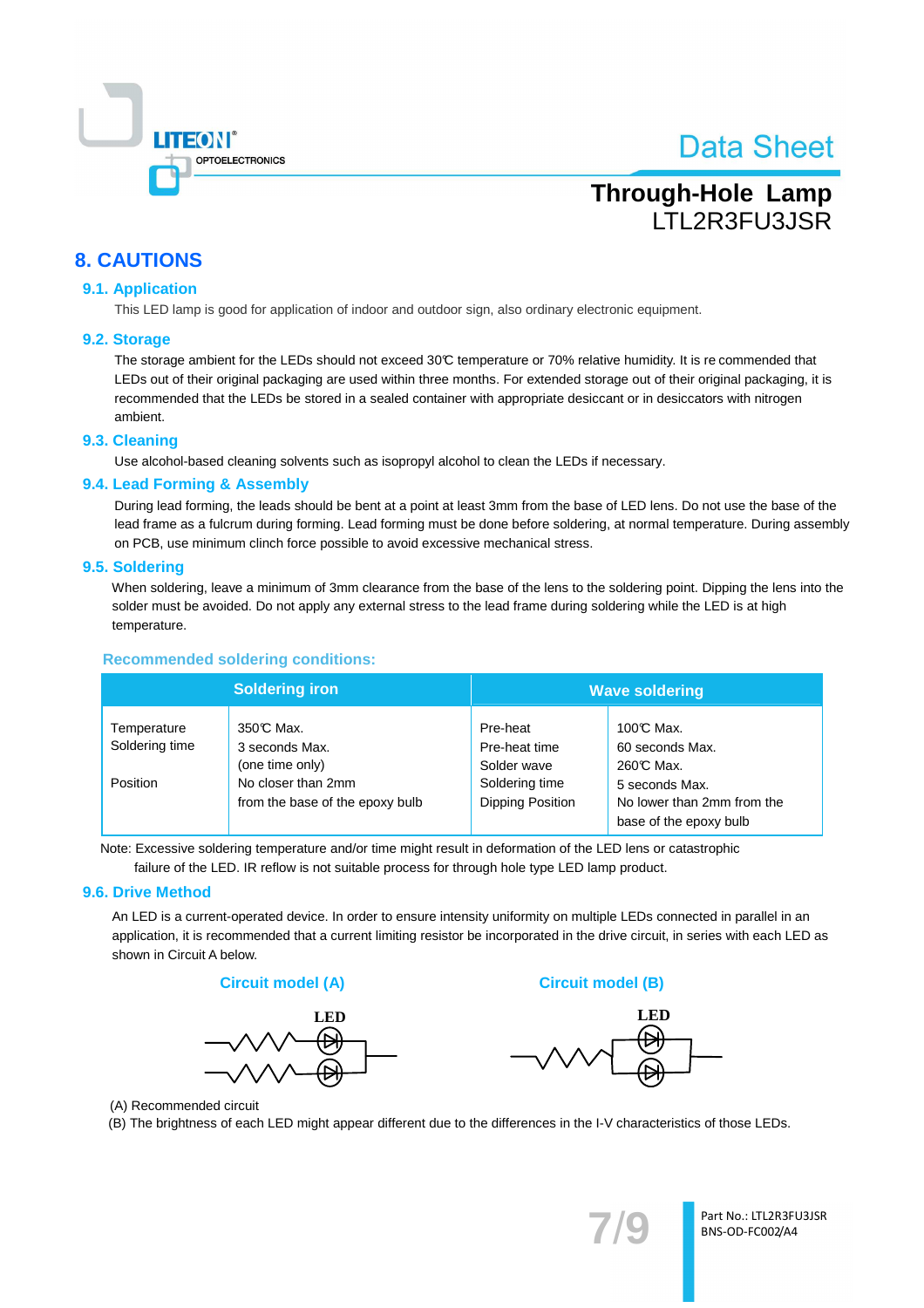

# **Through-Hole Lamp ITI 2R3FLI3 ISR**

### 9.7. ESD (Electrostatic Discharge)

#### Static Electricity or power surge will damage the LED. **Suggestions to prevent ESD damage:**

- Use a conductive wrist band or anti- electrostatic glove when handling these LEDs
- All devices, equipment, and machinery must be properly grounded
- Work tables, storage racks, etc. should be properly grounded
- Use ion blower to neutralize the static charge which might have built up on surface of the LEDs plastic lens as a result of friction between LEDs during storage and handing

#### **Suggested checking list:**

#### **Training and Certification**

9.7.1.1. Everyone working in a static-safe area is ESD-certified?

9.7.1.2. Training records kept and re-certification dates monitored?

#### **Static-Safe Workstation & Work Areas**

9.7.2.1. Static-safe workstation or work-areas have ESD signs?

- 9.7.2.2. All surfaces and objects at all static-safe workstation and within 1 ft measure less than 100V?
- 9.7.2.3. All ionizer activated, positioned towards the units?
- 9.7.2.4. Each work surface mats grounding is good?

#### **Personnel Grounding**

- 9.7.3.1. Every person (including visitors) handling ESD sensitive (ESDS) items wear wrist strap, heel strap or conductive shoes with conductive flooring?
- 9.7.3.1. If conductive footwear used, conductive flooring also present where operator stand or walk?
- 9.7.3.2. Garments, hairs or anything closer than 1 ft to ESD items measure less than 100V\*?
- 9.7.3.3. Every wrist strap or heel strap/conductive shoes checked daily and result recorded for all DLs?
- 9.7.3.4. All wrist strap or heel strap checkers calibration up to date?

Note: \*50V for Blue LED.

#### **Device Handling**

9.7.4.1. Every ESDS items identified by EIA-471 labels on item or packaging?

- 9.7.4.2. All ESDS items completely inside properly closed static-shielding containers when not at static-safe workstation?
- 9.7.4.3. No static charge generators (e.g. plastics) inside shielding containers with ESDS items?
- 9.7.4.4. All flexible conductive and dissipative package materials inspected before reuse or recycle?

#### **Others**

- 9.7.5.1. Audit result reported to entity ESD control coordinator?
- 9.7.5.2. Corrective action from previous audits completed?
- 9.7.5.3. Are audit records complete and on file?

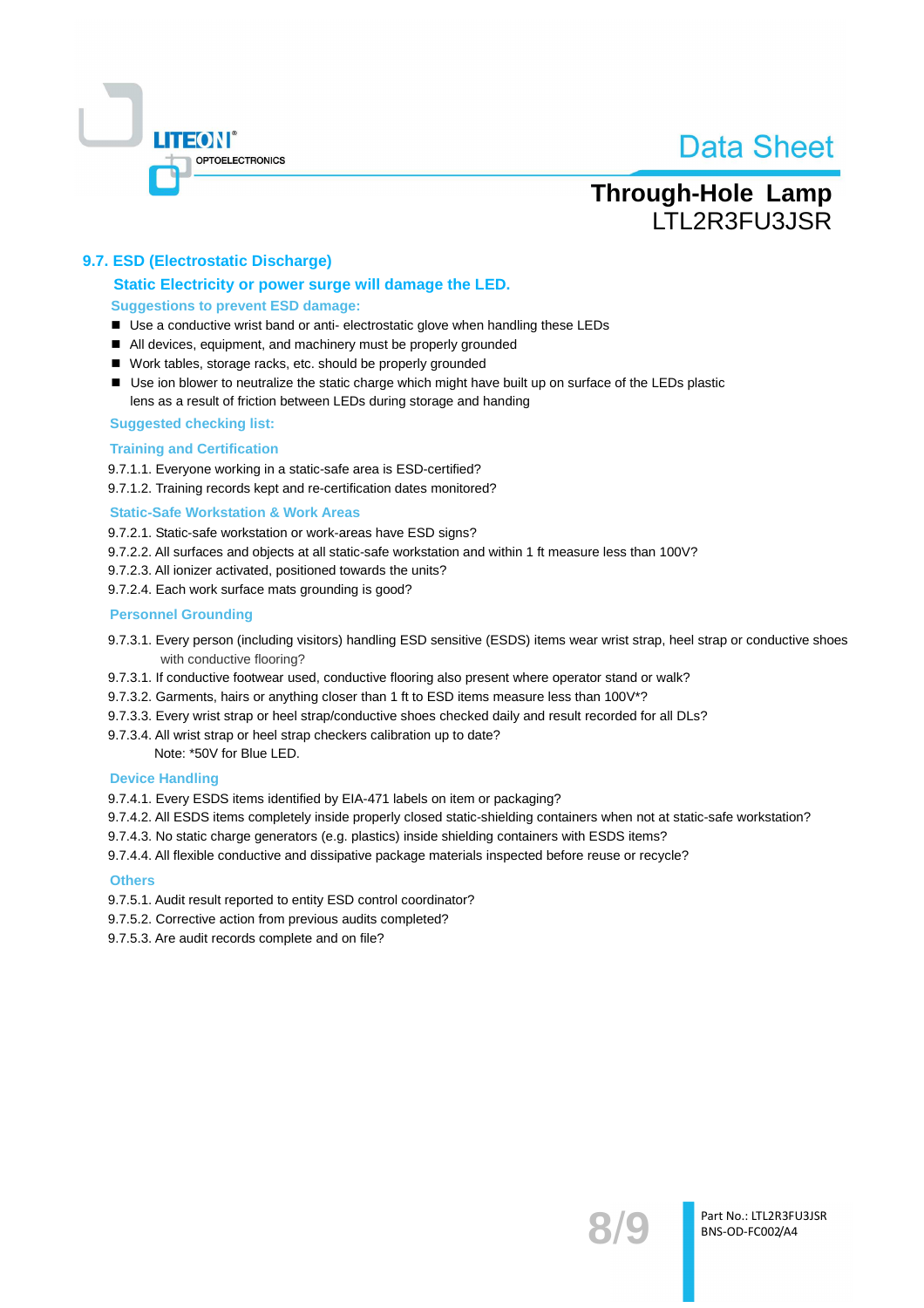

# Through-Hole Lamp<br>LTL2R3FU3JSR

## 9. Reliability Test

| <b>Classification</b> | <b>Test Item</b>                                                 | <b>Test Condition</b>                                                                                                   | <b>Sample Size</b>                       | <b>Reference Standard</b>                                                                                    |
|-----------------------|------------------------------------------------------------------|-------------------------------------------------------------------------------------------------------------------------|------------------------------------------|--------------------------------------------------------------------------------------------------------------|
|                       | <b>Operation Life</b>                                            | Ta = 25℃<br>$IF = 30mA$<br>Test Time = 1000hrs                                                                          | 45 PCS<br>(CL=90%;<br>$LTPD=5%$          | MIL-STD-750D:1026 (1995)<br>MIL-STD-883G:1005 (2006)                                                         |
|                       | <b>High Temperature</b><br><b>High Humidity</b><br>storage (THB) | $Ta = 85C$<br>$RH = 85%$<br>Test Time = 1000hrs                                                                         | 45 PCS<br>(CL=90%;<br>$LTPD=5%$          | MIL-STD-202G:103B (2002)<br>JEITA ED-4701:100 103 (2001)                                                     |
| Endurance             | Steady state<br>Operation Life of<br><b>High Humidity Heat</b>   | Ta = 85℃, RH= 85 %<br>$IF = 5mA$<br>Test Time = $500$ hrs                                                               | <b>76 PCS</b><br>(CL=90%;<br>$LTPD=3\%)$ | JESD22-A101C (2009)                                                                                          |
| Test                  | Low Temperature<br>Operation Life of                             | $Ta = -30C$<br>$IF = 20A$<br>Test Time = 1000hrs                                                                        | 45 PCS<br>(CL=90%;<br>$LTPD=5%$          |                                                                                                              |
|                       | <b>High Temperature</b><br>Storage                               | Ta = $105 \pm 50$<br>Test Time $=$ 1000hrs                                                                              | 45 PCS<br>(CL=90%;<br>$LTPD=5%$          | MIL-STD-750D:1031 (1995)<br>MIL-STD-883G:1008 (2006)<br>JEITA ED-4701:200 201 (2001)                         |
|                       | Low Temperature<br>Storage                                       | Ta = $-55 \pm 50$<br>Test Time $=$ 1000hrs                                                                              | 45 PCS<br>(CL=90%;<br>$LTPD=5%$          | JEITA ED-4701:200 202 (2001)                                                                                 |
|                       | Temperature<br>Cycling                                           | 100°C $\sim$ 25°C $\sim$ -40°C $\sim$ 25°C<br>30mins<br>5mins<br>30mins 5mins<br>Test time: 200 Cycles                  | <b>76 PCS</b><br>(CL=90%;<br>$LTPD=3\%$  | MIL-STD-750D:1051 (1995)<br>MIL-STD-883G:1010 (2006)<br>JEITA ED-4701:100 105 (2001)<br>JESD22-A104C (2005)  |
|                       | Thermal<br>Shock                                                 | $100 \pm 5^{\circ}\text{C} \sim -30^{\circ}\text{C} \pm 5^{\circ}\text{C}$<br>15mins<br>15mins<br>Test time: 200 Cycles | <b>76 PCS</b><br>(CL=90%;<br>$LTPD=3\%$  | MIL-STD-750D:1056 (1995)<br>MIL-STD-883G:1011 (2006)<br>MIL-STD-202G:107G (2002)<br>JESD22-A106B (2004)      |
| Environmental<br>Test | Solder<br>Resistance                                             | T. sol = $260 \pm 5C$<br>Dwell Time= $10±1$ seconds<br>3mm from the base of the epoxy bulb                              | 11 PCS<br>(CL=90%;<br>LTPD=18.9%)        | MIL-STD-750D:2031(1995)<br>JEITA ED-4701: 300 302 (2001)                                                     |
|                       | Solderability                                                    | T. sol = 245 $\pm$ 5°C<br>Dwell Time= $5 \pm 0.5$ seconds<br>(Lead Free Solder, Coverage ≧95% of<br>the dipped surface) | 11 PCS<br>(CL=90%;<br>LTPD=18.9%)        | MIL-STD-750D:2026 (1995)<br>MIL-STD-883G:2003 (2006)<br>MIL-STD-202G:208H (2002)<br>IPC/EIA J-STD-002 (2004) |
|                       | Soldering Iron                                                   | T. sol = $350 \pm 5$ °C<br>Dwell Time= $3.5 \pm 0.5$ seconds                                                            | 11 PCS<br>(CL=90%;<br>LTPD=18.9%)        | MIL-STD-202G:208H (2002)<br>JEITA ED-4701:300 302 (2001)                                                     |

## 10. Others

The appearance and specifications of the product may be modified for improvement, without prior notice.